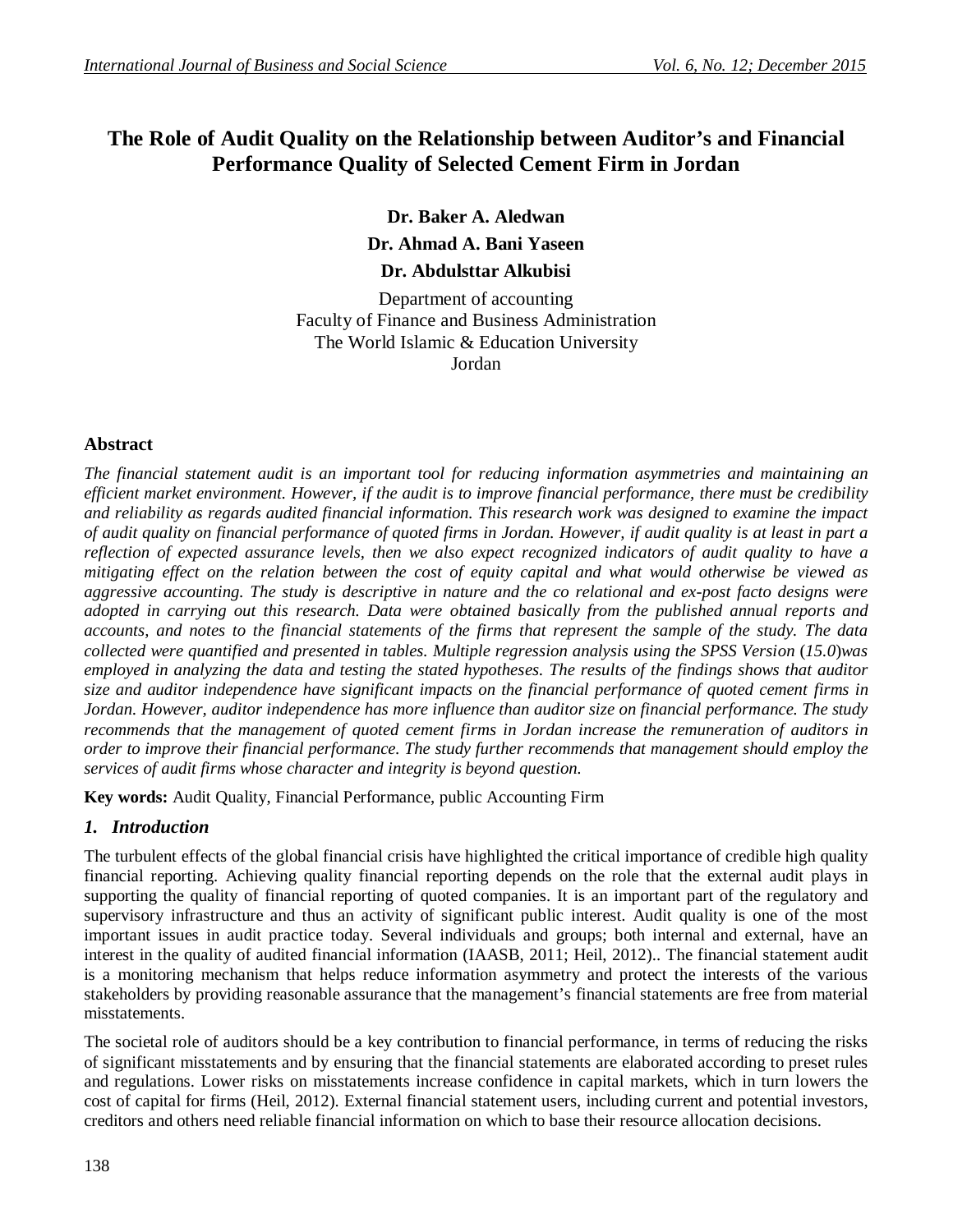When the financiers of organizations have confidence and trust in the audited financial report of an organization, they are bound to pour in more funds into the organization. This in turn results in increased financial performance. Regulators and standard setters can increase the effectiveness of quoted companies by promulgating rules and regulations that help ensure that audits improve financial information quality. Internal financial statement users such as management, audit committees and board of directors have an interest in quality audits, for example; to help reduce the cost of capital (ISB, 2000; Miettinen, 2011).

Audit quality plays an important role in maintaining an efficient market environment; an independent quality audit underpins confidence in the credibility and integrity of financial statements which is essential for well functioning markets and enhanced financial performance. External audits performed in accordance with high quality auditing standards can promote the implementation of accounting standards by reporting entities and help ensure that their financial statements are reliable, transparent and useful. Sound audits can help reinforce strong corporate governance, risk management and internal control at firms, thus contributing to financial performance (Internal Audits Board, 2011).

The statutory audit can reinforce confidence because auditors are expected to provide an external, objective opinion on the preparation and presentation of financial statements. Auditors need to be independent in the opinions they express, while the work they have to do to form their opinions is highly dependent on and rooted in the real world and may become challenging in some business environments such as the cement industry. It is against this background that this research work is carried out. The purpose of this study therefore is to determine the impact of audit quality on the financial performance of quoted firms in Jordan. While these studies provide evidence from vibrant capital markets, very little research on the relationship between audit quality and the financial performance of organizations has been conducted in countries where capital markets are less developed. Thus, it is evident that there is a need for research on audit quality and the financial performance of organizations in Jordan.

# *2. Objectives Of The Study*

Owing to the problem of the study, the main objective of this study is aimed at assessing the influence of audit quality on the financial performance of quoted cement firms in Jordan. Therefore the following specific objectives are set out below:

- To determine the impact of auditors independence on the financial performance of quoted cement firms in Jordan.
- To ascertain the influence of auditor size on the financial performance of quoted cement firms in Jordan.

# *3. Hypothesis*

The following null hypothesis has been developed with a view to achieving the research objectives:

Ho1: Auditors independence has no significant impact on the financial performance of quoted cement firms in Jordan.

Ho2: Auditors size has no significant influence on the financial performance of quoted cement firms in Jordan.

The need of such studies on the relationship between audit quality and financial performance is important in a country like Jordan where organizations are striving to gain credibility among local and global investors. While previous researches have focused on the relationship between audit quality and financial performance in developed countries, there has been relatively little empirical work on this relationship in developing countries. The aim of this study is to empirically test the impact of audit quality on the financial performance of quoted cement firms in Jordan.

## *4. Literature Review And Theoretical Framework*

Independence of mind requires the auditor to have a state of mind that permits the provision of opinion without being affected by influences that compromise professional judgment, allowing an individual to act with integrity and exercise objectivity and professional skepticism. Independence in appearance requires the auditor to avoid situations that will cause others to conclude that they are not maintaining an unbiased attitude objective of mind. Chia-Ah and Karlsson (2010), opines that the threats to independence are often very significant and thus undermine the auditor's effectiveness in rendering the auditing services.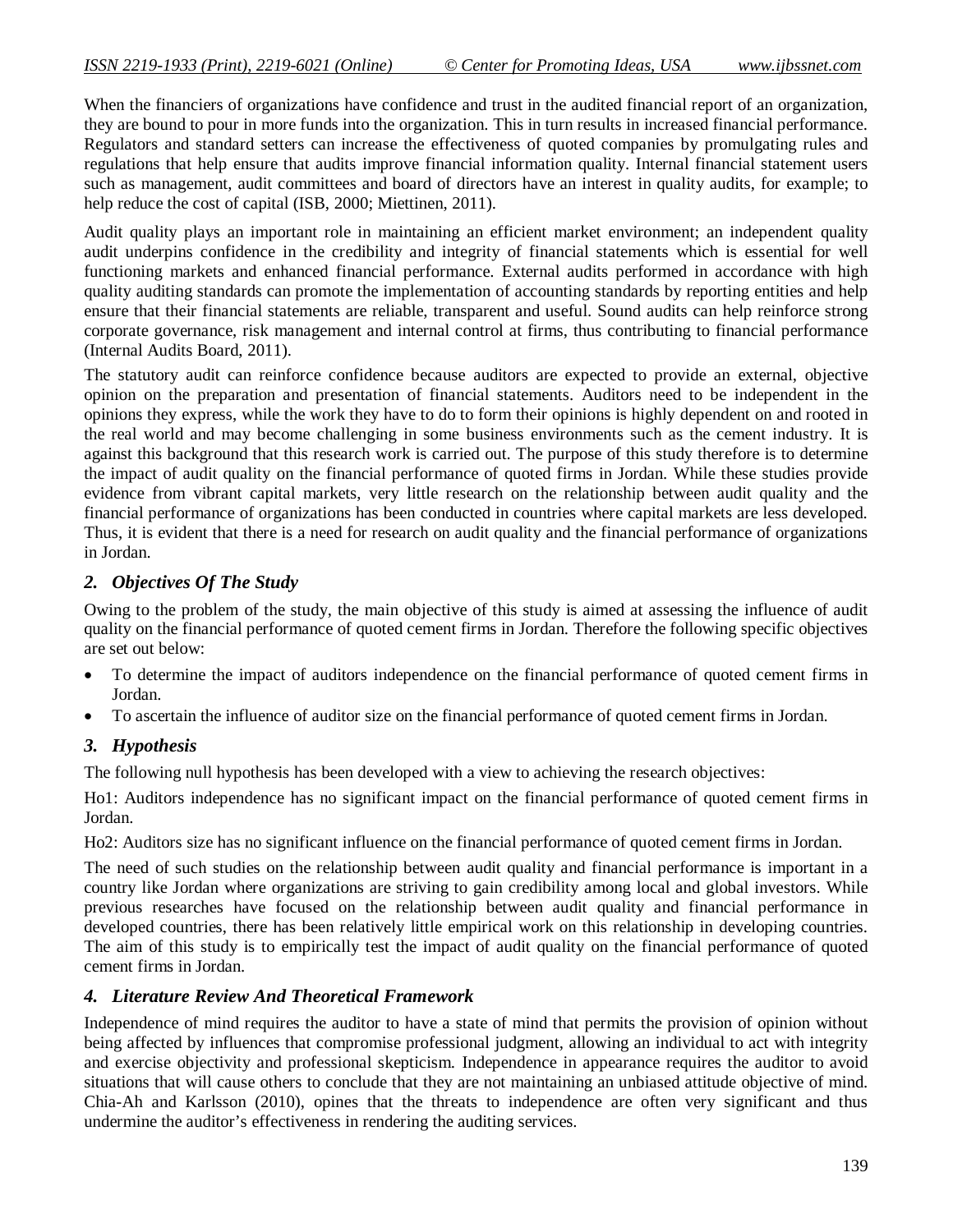It becomes even more challenging when the auditor overstays with a client as extended audit tenures have been found to hamper auditor independence Ebrahim (2001), states that the results of some empirical papers have provided additional support for the use of auditor size as a proxy for audit quality. Davidson (1993) used an indirect method to support the argument that size is a good proxy for audit quality. He argued that managers have incentives to manipulate the reported earnings to meet the analyst's forecasts. Therefore, if large auditing firms provide higher-quality audits than small auditing firms, we may expect that the forecast errors of big auditing firms' clients will be larger than those of small auditing firms' clients. Using data from Canadian firms, his results support that auditor size is a good proxy for auditor quality.

Lennox (1999), looked at the two explanations of the hypothesized positive relationship between audit quality and auditor size; the reputation hypothesis suggested by De Angelo (1981), who argues that large auditors have more incentives to be accurate because they have more specific rents to lose if their reports are not accurate and the deep pockets hypothesis by Dye (1993), who argues that large auditors will be more accurate because they have greater wealth that is exposed to risk in case of any litigation. Lennox (1999), examined the relationship between audit quality and auditor size and found greater support for the deep pockets hypothesis.

# **4.1.1 Auditor Independence and Financial Performance**

Woodland and Reynolds (2003) examined the association between indirect measures of audit quality and financial statement analysis using multivariate regression analysis. They found that audit fees is positively associated with financial statements but do not find evidence that auditor size, tenure or industry specialization are associated with audit quality in the directions predicted. Their results provide new evidence as to the current usefulness of these indirect measures in predicting audit quality. Zureigat (2010) examined the effect of financial structure among Jordanian listed firms on audit quality. Using a sample of 198 companies, his analysis of logistic regression shows a significant positive relationship between audit quality and financial structure.

Nam (2011), examined the relationship between audit fees as a proxy for auditor independence and audit quality of firms in New Zealand. Employing three multiple regression models for a sample of New Zealand companies, his study discovered that the provision of non-audit services by the auditors of a firm comprises the auditor's independence, abnormal audit fee change rate is negatively associated with audit quality and auditor's independence of the previous year impacts on the audit fee that is negotiated in the current year. Jeff et.al, (2012), examined the links between audit fees and measures of audit quality.

Their results show that higher annual excess fees and abnormal audit fees are generally associated with lower audit quality while a multi-period measure that reflects consistently high audit fees is associated with a positive long-run relationship between audit quality and audit fees. Choi et.al., (2010), examined whether the association between audit fees and audit quality is asymmetric and thus non linear in the sense that the association is conditioned upon the sign of abnormal audit fees for their total sample of client firms with both positive and negative audit fees.

## **4.1.2 Auditor Size and Financial Performance**

Ettredge et.al, (2008), investigated client choice of industry auditors from among the Big 4 or 5 in an international setting. They investigated client-specific industry level and country-level factors. They found that international choice of home based Big 4 or 5 specialist auditors is positively associated with audit quality, capital intensity and membership in a regulated industry. Bouaziz (2012), examined the relationship between auditor size and financial performance on a sample of 26 Tunisian firms listed on the Tunis Stock Exchange. The result shows that auditor size has an important impact on the financial performance of firms in terms of return on assets and return on equity. Miettinen (2011) examined the relationship between audit quality and financial performance. Audit quality was measured using auditor size and audit committee meeting frequency.

The result shows that audit quality has both a direct effect as well as a mediated effect through audit size on financial performance. The results imply that measures of audit quality are not merely symbolic but that they contribute to financial performance. Anderson and Verma (2012), examined the relationship between auditor size, auditor tenure and audit firm rotation using a probit model which they developed. The data they collected from 2,148 listed Asian companies shows that big audit firms provide high quality audit because big audit firms are more conservative than non-big audit firms. They also discovered that national level factors have a strong influence on audit quality.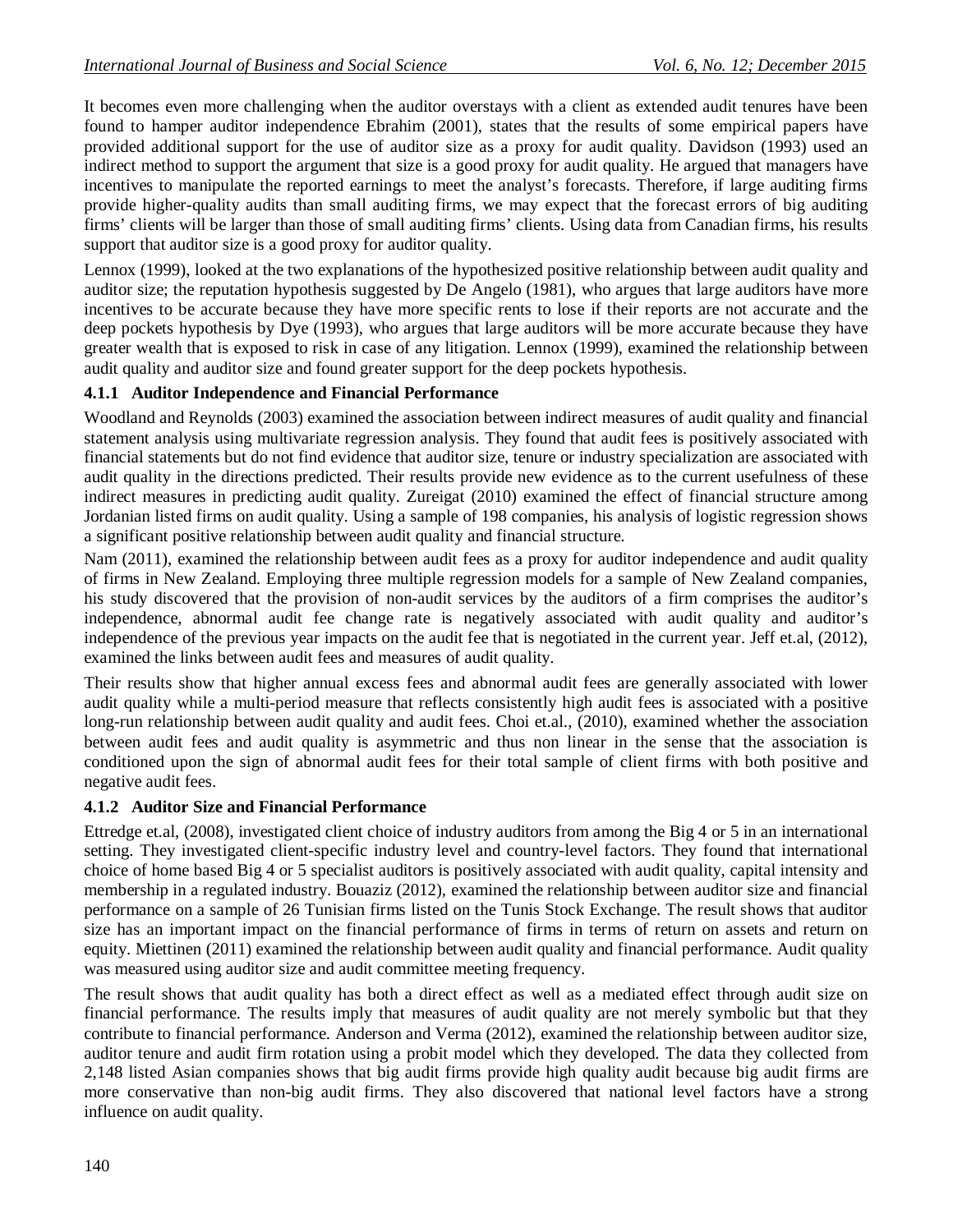Auditor tenure is associated with impaired audit quality and audit firm rotation can help promote audit quality. However, few studies have examined the relationship between measures of audit quality and those of financial performance in developing economies such as Jordan. This study is expected to fill an existing gap in knowledge by examining the relationship between audit quality and the performance of quoted cement firms in Jordan.

#### **4.2 Theoretical Framework**

Agency theory has been widely used in literature to investigate the information asymmetry between principals (shareholders) and agent (management). This study uses the agency theory to determine the impact of audit quality on the financial performance of quoted cement firms in Jordan. . Sarens and Abdol mohhamadi (2007), opines that an assumption of agency theory is that principals and agents act rationally and use contracting to maximize their wealth. A consequence of this is the moral hazard issue. Louise (2005), states that audits serve as a fundamental purpose in promoting confidence and reinforcing trust in financial information.

The principal-agent relationship as depicted in agency theory is important to understanding how the role of an auditor has developed. Principals appoint agents and delegate some decision making authority to them. In so doing, the principals place their trust in their agents to act in the principals' best interests. However, as a result of information asymmetries between principals and agents differing motives, principals may lack trust in their agents and may therefore need to put in place mechanisms, such as the audit, to reinforce this trust. Agency theory therefore, is a useful economic theory of accountability, which helps to explain the development of audit quality.

## *5. Methodology and Variable Measurement*

The study examines the influence of Audit Quality on Financial Performance of listed Cement Firms in Jordan over a period of five (5) from 2009 to 2013, The basis for selecting this period is due to the global financial crisis in 2009 and several financial crises in Jordan between this period which has led to the clamor for quality financial reporting among quoted firms in Jordan. Co relational and Ex-post factor design was adopted for the study, the design for the study is appropriate because it assist in determining the influence of Audit Quality on Financial Performance of the selected firms. The study makes use of data from secondary sources through the sampled firm's annual reports and accounts. A total of four (4) cement firms out of the firms listed were studied as a result of unavailability of Data for Jordanian Cement Company. Multiple Regression technique was adopted as our tool of analysis as it was found appropriate for the data analysis.

## *6. Model Specification*

A multiple regression equation is set up to investigate the hypothesized relationships between the dependent variable and the four independent variables in this study. The econometric form of the equation is given as:  $FP = \beta 0 + \beta 1 (AI) + \beta 2 (AS) + \beta 3 (LE) + C$ 

Where FP = Financial Performance (Dependent Variable)

AI = Auditor's Independence (Independent Variable)

AS = Auditor's Size (Independent Variable)

LE = Leverage (Control Variable)

 $E = Error Term$ 

## *7. Measurement Of Variables*

#### **Financial Performance (Dependent Variable)**

Financial performance; FP is measured using Net Profit Margin, FP is calculated as profit after tax divided by the sales for firm at a given time.

#### **Auditor's Independence (Independent Variable)**

Auditor independence; AI is measured using auditor's fees, that is, the sector average audit fees was taken and compared with the audit firm fee for a particular year. AI is coded 1 if the audit fee of a given firm is l than the sector average, otherwise AI is coded .

#### **Auditor Size (Independent Variable)**

Auditor Size; AS is measured using the Big 4 versus Non-Big 4 dichotomy. AS is coded 1 if the audit of the issued financial statements was performed by a Big 4 audit firm, otherwise, AS is coded.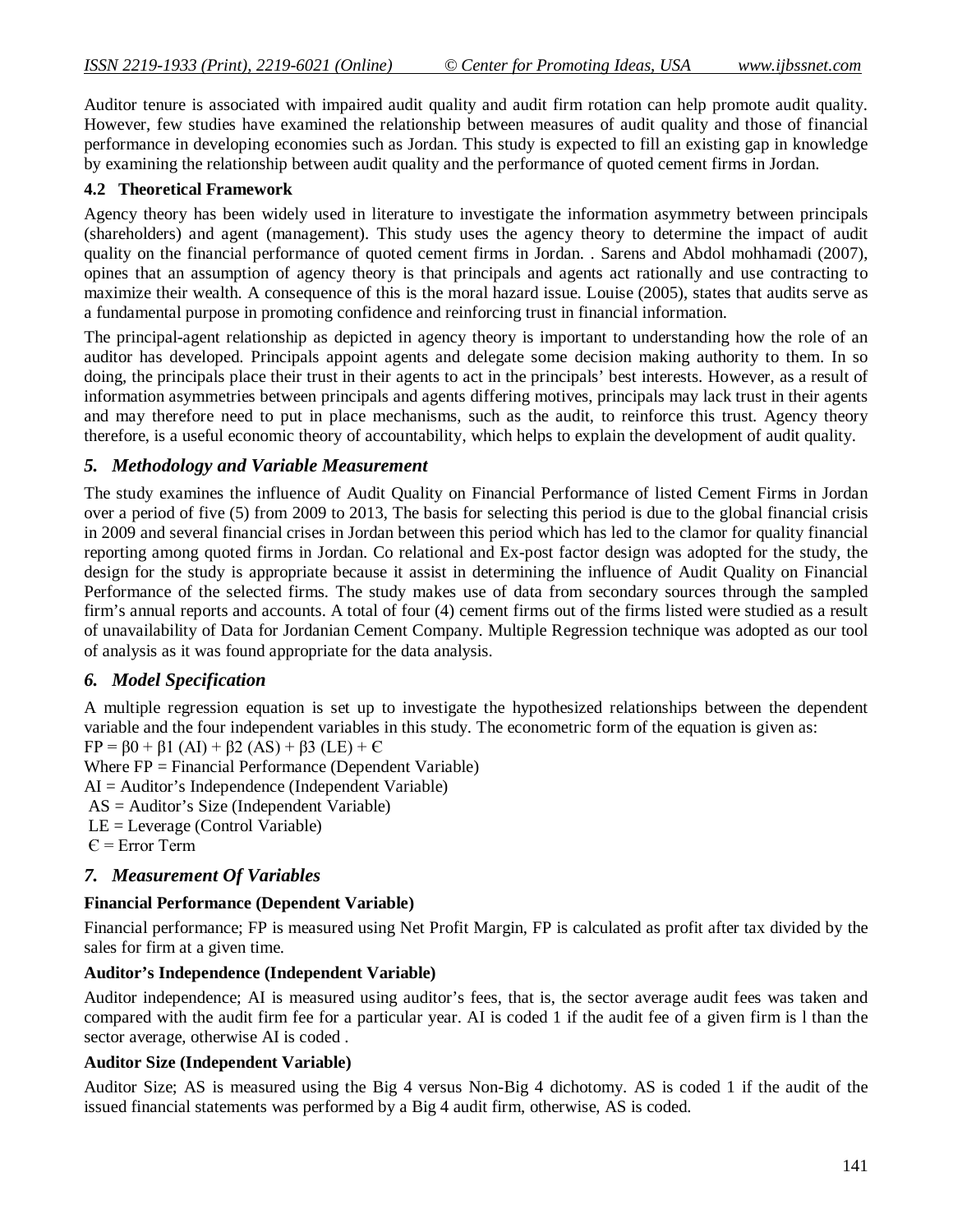The Big 4 firms in Jordan are; Lafarge Cement (LC), Arabian cement (ARC), Jordan cement factories JOCM. Northern cement NCC. Leverage; LEVR is measured as total debts divided by debt plus equity.

Leverage will help to ensure that extraneous variables such as debt commitments and size or assets composition which are external to the purpose of this study are minimized, nullified or isolated.

### *8. Results And Discussions*

This session presents the results of the empirical study. It is concerned with the presentation, analysis and interpretation of data collected from the secondary resources. The session makes conclusion and Recommendations from the Findings of the study. For the purpose of this study, the data collected were coded and presented in tables. Multiple regression analysis; specifically, the Ordinary Least Square method (OLS) was used in testing the stated hypotheses. Table 1: Descriptive Statistics

The descriptive statistics for each of the variables were determined to show the minimum, maximum, mean and standard deviation values. Descriptive statistics helps readers to understand the measures of central tendency and measures of variances associated with the variables of the study.

| Variables      |    | Minimum | Maximum | Mean   | Std. Deviation |
|----------------|----|---------|---------|--------|----------------|
| <b>NPM</b>     | 20 | .02     | 1.53    | .3155  | 34766          |
| <b>AUDSIZE</b> | 20 | .00     | 1.00    | .6000  | .50262         |
| <b>AUDIND</b>  | 20 | .00     | 1.00    | .6000  | .50262         |
| <b>LEVR</b>    | 20 | .00.    | 35.80   | 7.9775 | 10.67594       |

**Table 1: Summary of descriptive statistics**

**Source:** Extract from SPSS printout result

Table 1 show that the mean of net profit margin (NPM), auditor size, auditor industry and leverage are 0.3155, 0.6000, 0.6000 and 7.9775 respectively. A comparison of the mean responses with the maximum values for each of the variables indicates that the cement industry presently operates at a net profit margin (NPM) of 32 percent, auditor size is at 60 percent, auditor independence is at 60 percent and leverage is at 7.9775. The value of leverage indicates that the results of the findings would have been distorted if leverage had not been controlled as a variable. One important observation is that while auditor size and auditor independence have values higher than that of its respective standard deviations, net profit margin has a mean value which is lower than the value of its standard deviation. It therefore implies that the level of auditor size and auditor independence in the cement industry is high, while net profit margin for the industry can still be improved upon.

#### **Table 2: Correlation Matrix**

The correlation matrix is used to determine the correlation between the dependent and independent variables of the study. The table below represents the correlation matrix for the sample observations. The full results are contained in appendix 2.

| Variable       | <b>NPM</b> | <b>AUDSIZE</b> | <b>AUDIND</b> | <b>LEVR</b> |
|----------------|------------|----------------|---------------|-------------|
| <b>NPM</b>     |            |                |               |             |
| <b>AUDSIZE</b> | $-.023$    |                |               |             |
| <b>AUDIND</b>  | .519       | $-.458$        |               |             |
| <b>LEVR</b>    | $-323$     | .356           | $-0.014$      |             |

**Table 2: Summary of correlation matrix**

#### **Source:** Extract from SPSS printout result

Table 2 indicates that there is a positive correlation between net profit margin and auditor independence, while there is a negative correlation between net profit margin and auditor size. However, care should be taken when interpreting the result as this does not mean that auditor size has a negative relationship with net profit margin. It only means that the correlation or relationship between auditor size and financial performance is not as strong as that of auditor independence and financial performance. We can only establish if there is a negative relationship between auditor size and financial performance through the inferential statistics and test of hypothesis.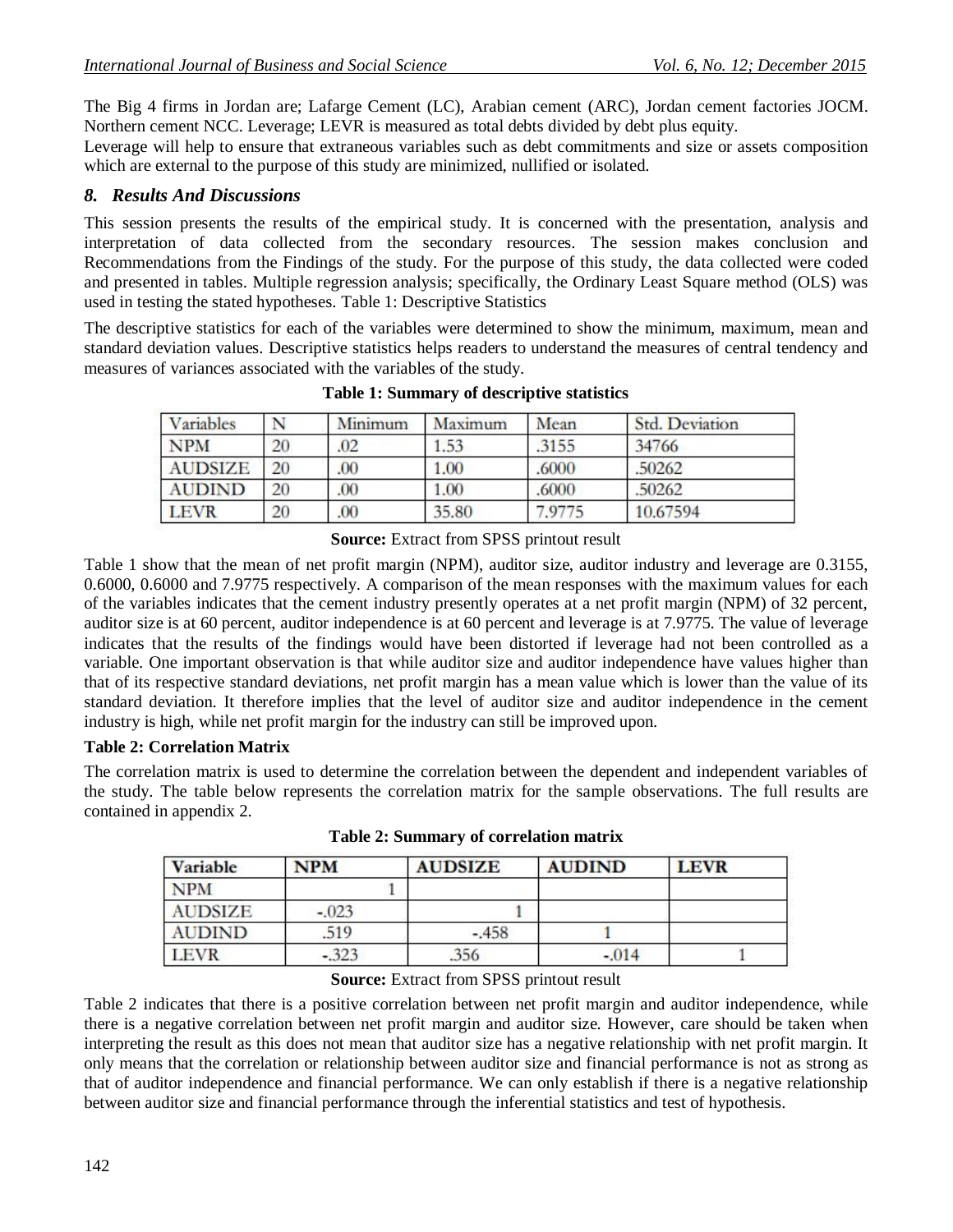The correlation between the net profit margin and leverage is negative as should be expected since debt principal and interest repayments are bound to infringe on net profit margin. The correlation between auditor size and leverage is positive; this can be explained by the fact that firms audited by Big 4 audit firms are likely to have credit worthiness and access to different forms of loans. The correlation between auditor independence and leverage is negative but not too significant as should be expected since the debt composition or debt size of a firm should not affect the independence of their auditors.

| <b>Variables</b> | Coefficient | t-values | <b>P-values</b> | Tolerance/VIF |
|------------------|-------------|----------|-----------------|---------------|
| Constant         | $-0.066$    | $-0.445$ | 0.662           |               |
| <b>AUDSIZE</b>   | 0.338       | 2.323    | 0.034           | 0.667/1.499   |
| <b>AUDIND</b>    | 0.509       | 3.750    | 0.002           | 0.764/1.308   |
| <b>LEVR</b>      | $-0.016$    | $-2.607$ | 0.019           | 0.845/1.184   |
| R                |             |          | 0.727           |               |
| $R^2$            |             |          | 0.529           |               |
| Adj $R^2$        |             |          | 0.440           |               |
| F-Stat.          |             |          | 5.979           |               |
| F-Sig.           |             |          | 0.006           |               |
| Durbin-Watson    |             |          | 1.919           |               |

|  |  | <b>Table 3: Summary of regression result</b> |  |
|--|--|----------------------------------------------|--|
|--|--|----------------------------------------------|--|

**Source:** Extract from SPSS printout result

Financial Performance (FP) =  $-0.066 + .338$ (Auditor Size) + 0.509(Auditor Independence)  $-0.016$ (Leverage) + 0.26013

Table 3 above shows the combined correlation of the independent variables and the dependent variable at 73 percent indicating a strong positive relationship. An R2 Of 0.529 indicates that 52.9 percent of the variation in net profit margin can be explained by variability in auditor size and auditor independence. In addition, the Fishers statistics of 5.979 which is significant at one percent indicates that the financial performance model is fit. Therefore, the results of this study can be relied upon. Durbin (1970), states that when the Durbin Watson statistic value is above 0.5 or 50 percent, independent observation is assumed. In other words, there is no auto correlation among the residuals of the study.

The Durbin Watson statistic value of 1.919 therefore indicates that there is no autocorrelation among the residuals of this study. The hypothesized relationships were tested; properties of the casual paths, including standardized path co-efficient, t-values and p-values for the equation in the hypothesized model are presented in the table above. The value of the regression co-efficient for the intercept reports the particular financial performance denominator for cement firms in Jordan, while the remaining co-efficient describe the impact of each independent variable on financial performance and the impact of the control variable on financial performance. The tolerance values and the variance inflation factor (VIF) are two measures generally agreed by various authors as being good factors for determining multi co linearity between the independent variables of a study. If the variance inflation factors of all the independent variables are less than 10, multi co linearity does not exist and the model is said to fit. Another measure for determining multi co linearity is the tolerance values. A tolerance value of 1 or above signifies multi co linearity, while tolerance values of less than 1.00 in all the observed variables signifies the absence of multi co linearity (Cassey et.al., 1999; Neter et.al., 1996).

The variance inflation factors of both independent variables and that of the control variable are consistently less than 10 which is the benchmark for determining multi co linearity (1.499<10, 1.308<10 and 1.184<10). In addition, the tolerance values are less than 1.00 which is another benchmark for determining multi co linearity  $(0.667<1.00, 0.764<1.00$  and  $0.8456<1.00$ . This shows the appropriateness of fitting the model of this study with two independent variables and the control variable. It also shows the complete absence of multi co linearity between the independent variables and the control variable. Thus, the results of this study can be applied with the assurance that it measures what it purports to measure, that is, the relationship between auditor size and financial performance, and auditor independence and financial performance.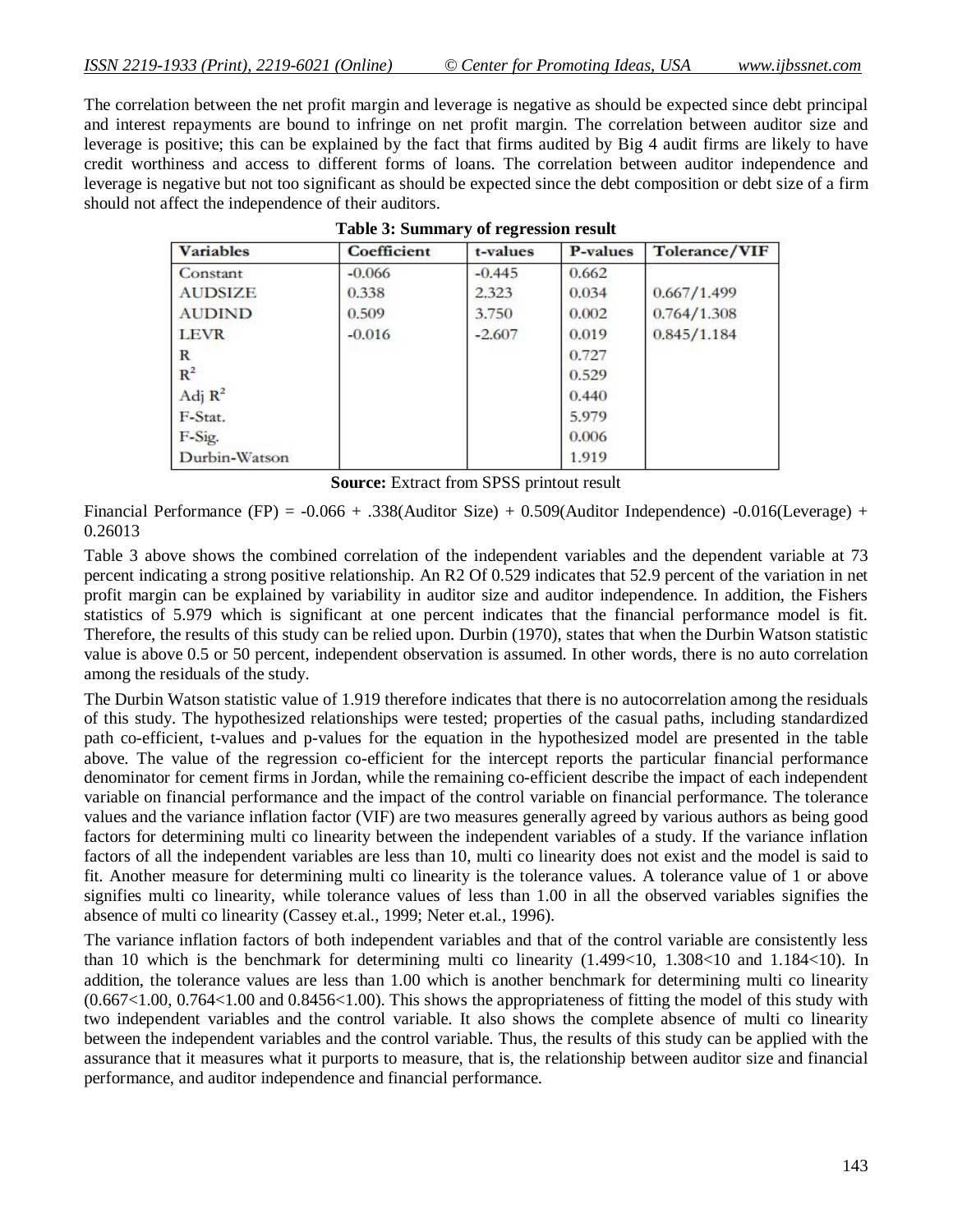# **Auditor Size on Financial Performance**

A null hypothesis that auditor size has no significant influence on the financial performance of quoted cement firms in Jordan was formulated to ascertain whether or not auditor size influences financial performance in the cement industry. The result for the test of hypothesis demonstrates a significant positive relationship between auditor size and financial performance.  $(\beta = 0.488, t = 2.323, p = 0.034)$ . The t-value of auditor size, that is, 2.323 is significant at 5 percent. The calculated p-value of auditor size is 0.034 which is less than 5 percent (0.05) and significant at 5 percent. These, therefore produced evidence of rejecting the hypothesis that auditor size has no significant influence on the financial performance of quoted cement firms in Jordan.

# **Auditor Independence on Financial Performance**

A null hypothesis that auditor independence has no significant impact on the financial performance of quoted cement firms in Jordan was formulated with a view to assessing whether or not auditor independence influences financial performance in the cement industry. The result for the test of hypothesis demonstrates a significant positive relationship between auditor independence and financial performance. ( $\beta = 0.736$ ,  $t = 3.750$ ,  $p = 0.002$ ). The t-value of auditor independence, that is, 3.750 is significant at 5 percent. The calculated p-value of auditor independence is 0.002 which is consistently less than 5 percent (0.05) and significant at 5 percent. Therefore, these produced the evidence of rejecting the hypothesis that auditor independence has no significant impact on the financial performance of quoted cement firms in Jordan.

# *9. Discussion of the Findings*

The main objective of this study is to assess the influence of audit quality on the financial performance of quoted cement firms in Jordan. Profitability is adjudged to be the best measure of financial performance, while auditor fees are generally accepted as a good measure of auditor independence. Auditor independence and auditor size make up the concept of audit quality in this study. When both concepts are correlated, changes in one concept leads to changes in the other that is changes in net profit margin should correspond with changes in audit quality. The study revealed that all the independent variables under consideration, namely; auditor size and auditor independence are statistically significant at 5 percent leading to rejection the stated hypotheses. What these findings suggest is that audit quality plays a vital role in determining financial performance. Marginal effect analysis is used to illustrate the marginal change in the dependent variable (financial performance), given a degree of change in a selected independent variable, holding all other variables constant. The two influencing factors derived from the multiple regression models are ranked below.

| Measure                     | <b>Marginal Effects</b> | Ranking |
|-----------------------------|-------------------------|---------|
| <b>Auditor Independence</b> | .509                    |         |
| <b>Auditor Size</b>         | 338                     |         |

**Table 4: Marginal Effects of Audit Quality Measures**

# **Source:** Extract from SPSS printout result

The marginal effects table shows that auditor independence has the strongest influence on financial performance. As the result shows, a degree of decrease in auditor independence carries a 50.9 percent probability that there will be a decrease in the influence of audit quality on financial performance. This result is consistent with a number of researches that regard auditor independence as the main determinant factor of audit quality and in return financial performance (woodland and Reynolds, 2003; Jeff et.al, 2012; Miettinen, 2011). However, this does not mean that auditor size does not have an influence on financial performance; it only shows that auditor independence is more of a determinant factor of financial performance than auditor size is. It is important to note that while over 50 percent of cement firms in Jordan employ the services of the Big 4 audit firms, auditor independence still plays the major role in determining financial performance. Finally, the study revealed that there are other extraneous variables which account for the financial performance of quoted cement firms to the tune of 47.1 percent. The researcher suggests that these other variables include auditor opinion, auditor specialization, auditor tenure, and leverage and auditor firm rotation.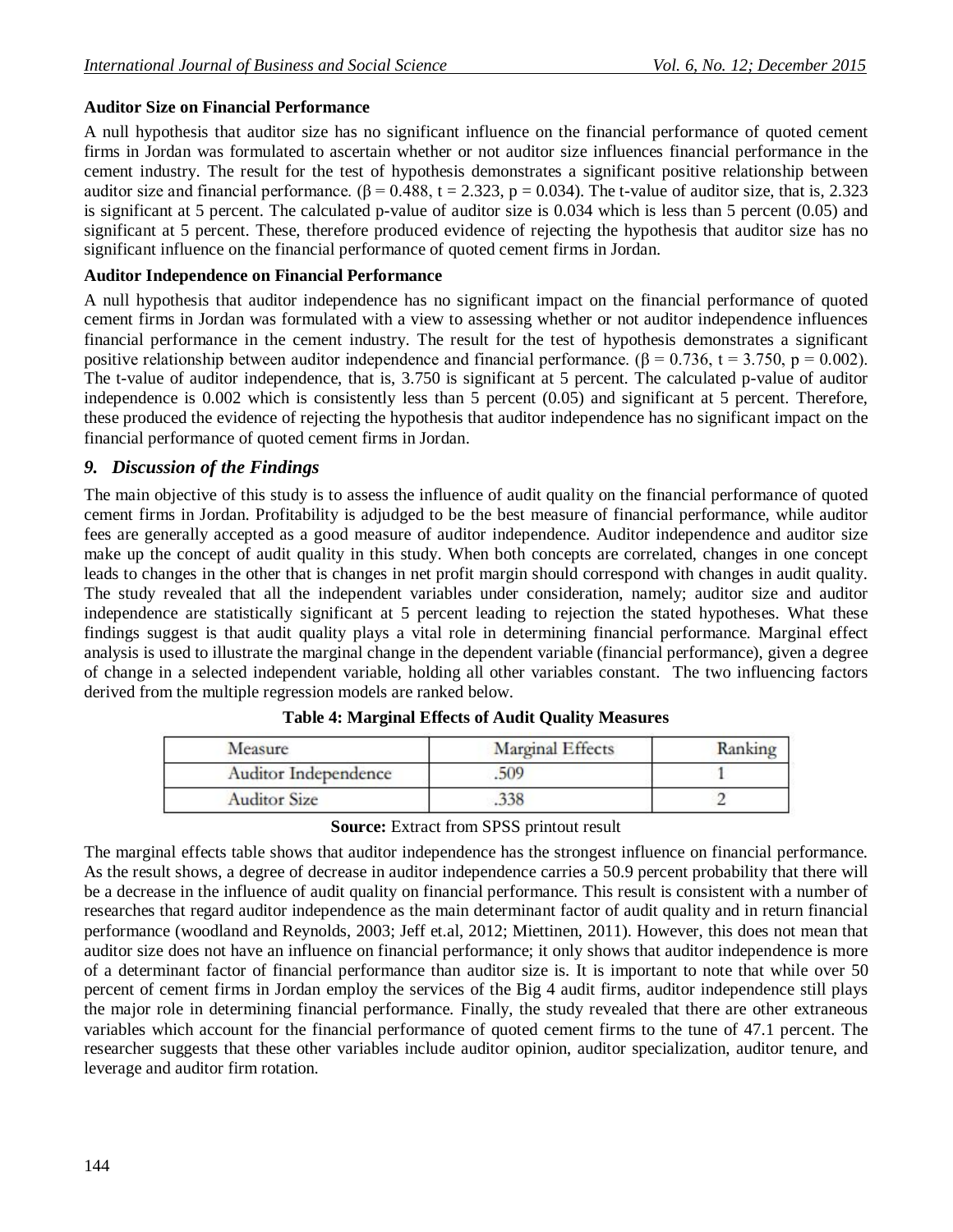#### *10. Conclusion and Recommendations*

#### **10.1 Conclusion**

The study examined the relationship between audit quality and financial performance through the proxies of auditor size and net profit margin, and auditor independence and net profit margin of quoted cement firms in Jordan. Series of concepts, principles and contrasting views of scholars were discussed. An extensive review of literature on audit fees, auditor size, financial performance and net profit margin was undertaken. The constructs investigated in this study are all correlated because auditor size and auditor independence influence the financial performance of quoted cement firms in Jordan. The most important construct by regression analysis co-efficient is auditor independence followed by auditor size. The impact of audit quality on financial performance is positive and significant and the greater the degree of an auditors independence, the greater the propensity of a firm making substantial net profit margins.

The impact of auditor size is also positive and significant, although, its impact is lesser that that of auditor independence. A positive relationship between auditor independence and financial performance implies that audit effort increases with the amount of audit fees paid and leads to more commitment and monitoring on the part of the of the auditors, thereby decreasing the propensity of an organization to incur losses through non-adherence to accounting principles and unnecessary waste of funds by management. Audit fees do not compromise auditor independence, which normally would be thought to decrease an auditor's willingness to oppose management attempts to take advantage of this information asymmetries in the principal agent relationship. On the contrary, the results imply that auditors' fees give auditors a sense of responsibility and the desire to ensure that the organization gets value for money by giving the firm the best audit service possible.

#### **9.2 Recommendations**

In light of the various findings of this study, the following measures are hereby recommended for cement firms as a means of enhancing audit quality and ultimately financial performance. Management of quoted cement firms in Jordan can improve the financial performance of their firms by increasing the amount of audit fees paid to the audit firm of their respective organizations. Although, this might seem like a profit reducing decision in the short run, the benefits that will accrue to the firm far outweighs the cost. This will help ensure that all financial transactions are in order; give the users of the financial statements more trust and confidence in terms of the quality of audited reports. Also, it would show management the aspects of the comprehensive income accounts and statements of financial position that needs to be worked upon. It will also allow audit firms to provide nonaudit services to the firms that are in need of it.

Increasing auditor fees gives auditors a sense of responsibility which is an added advantage for the affected cement firms. The auditing firm would be obliged to send experienced auditors who will not be in a rush to finish the audit process considering the amount being paid. It should be remembered that audit firms normally bill their clients based on the number of the hours worked. Thus, quoted cement firms who pay high remunerations to their auditors are more likely to get audit quality when compared to those who pay relatively low remunerations to their auditors. It is recommended that the management of quoted cement firms should employ the services of one of the Big 4 audit firms and where this is not possible, management should go for an audit firm whose character and integrity is beyond question. Audit firms who have a solid reputation will be less likely to employ auditors who will be willing to compromise their stand; the audit firm itself would not like to engage in any activity that will soil its name. This is a plus for the management of the cement firms and the shareholders alike, because rest assured, their interests will be duly protected.